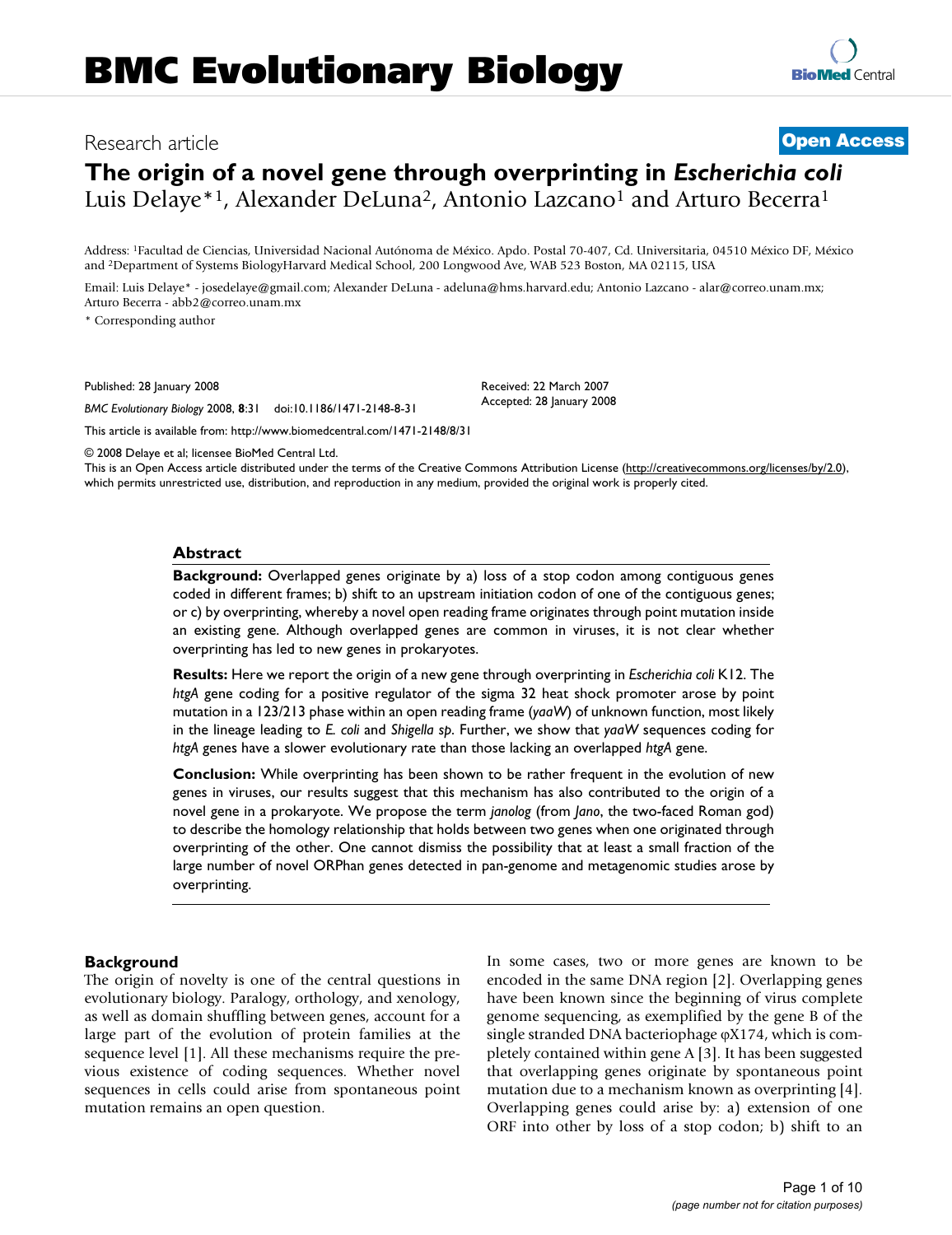upstream initiation codon in adjacent genes; or by c) generation of a totally new ORF inside a previous existing ORF by point mutation. The different ways in which two overlapping genes can be coded are known as phases [5], and the different phases determine, in turn, the evolutionary pressure that overlapping genes exert on each other [6,7].

In has been shown that overprinting is an important mechanism for the origin of new genes in viruses [4,8]. Overlapped genes are also a relative common feature of prokaryotic genomes. For instance, it has been suggested that in prokaryotes, where approximately 80% of the overlaps comprise less than 30 base pairs, the phase of coding and their distribution, among other characteristics of overlapping genes are most consistent with the hypothesis that overlaps participate in the regulation of gene expression [9]. A comparative study among the genomes of *Mycoplasma genitalium* and *Mycoplasma pneumoniae* found that most overlapped genes were generated primarily due to the loss of a stop codon, the absence of which resulted in elongation of the 3' end of the gene's coding region [10]. Overlapped genes can also be classified according to their direction of transcription into three categories, namely "convergent" (-> <-), "unidirectional" (-> ->) and "divergent" (<- ->). In a study that included the analysis of complete genome sequences from 50 bacterial species [11] it was shown that most overlapped genes are coded following the unidirectional pattern. This pattern was confirmed in a comparative study among nine bacteria [12]. Overlapped genes have also been found in mitochondria. For instance, a small protein [UniProtKB: Q6EMS7] of 66 amino acids (gene A6L) overlaps 40 bases into the gene coding for ATPase-6 in bovine mitochondria [13]. Because the formation of overlapping genes necessarily involves the evolution of a coding region from noncoding DNA or from a different frame in coding DNA, their study might help to understand *de novo* evolution of coding regions [5]. The pattern of natural selection among 71 pairs of 3' overlapping genes (all of them having an overlap larger than 15 nucleotides) conserved at least in two prokaryotic genomes showed a statistically significant bias toward the 123/132 phase, thus ensuring the least mutual constraint on non-conservative amino acid replacements in both overlapping coding sequences [5]. Here, we show that the mechanism of overprinting has also contributed to the origin of a new gene of identifiable function in *Escherichia coli*.

#### **Results**

We have identified a possible case of evolution of a new gene and a new function by overprinting in *E. coli* K12. The overlapping genes are the gene for the positive regulator for sigma 32 heat shock promoter (*htgA*) [Uni-ProtKB:P28697] and the gene *yaaW* [UniProtKB:P75617],

whose hypothetical protein product has been classified as an Unidentified Protein Family 0174 in Pfam database [Pfam:UPF0174] (Figure 1). The genes are coded in the 123/213 phase (*htgA* in the (+) strand, and *yaaW* in the (- ) strand), meaning that the third nucleotide of the (+) codon overlaps with the 3 nucleotide of the (-) codon. The overlap comprises the 591 nucleotides of the full *htgA* gene.

Although NCBI gene annotation tables provide coordinates for the position of genes in genomes, caution should be taken, since over-annotation and sequencing errors might mislead the identification of true genes. While there is *in vitro* experimental evidence for the existence of *htgA* [14], this does not hold true for *yaaW*. Therefore, we have searched for indirect evidence for its existence by asking whether there are: a) *yaaW* homologs in other genomes; b) domain fusions of homologs to the *yaaW* protein product with other protein domains; and c) detectable biases in the ratio of synonymous (*ps*) versus non-synonymous (*pn*) substitutions, i.e., departures from neutrality ( $ps \neq$ *pn*) among *yaaW* sequences that would suggest the action of natural selection.

#### *Phylogenetic distribution of* **htgA** *and* **yaaW** *genes*

According to NCBI gene annotation tables, *htgA* is present in three *E. coli* and one *Shigella flexneri* strains. Furthermore, based on *i*) sequence similarity; *ii*) ORF prediction by ORF Finder; and *iii*) lowered rates of sequence evolution of *yaaW* sequences containing overlapped *htgA* genes (see below), we suggest that homologs to *htgA* are also present in all the other *E. coli* and *Shigella sp*. genomes analyzed here, adding up to a total of nine *htgA* sequences



# **Figure 1**

**Overlapped genes in** *E.coli*. Overlapped *yaaW* [Uni-ProtKB:P75617] and *htgA* [UniProtKB:P28697] genes in *E. coli*. Numbers indicate nucleotide residue for *yaaW* gene. The initiation codon of *hgtA* has been predicted to be in nucleotide 632 [14], and more recently in 527 [23]. A gray box indicates the region where we have detected a lowering in the rate of evolution of *yaaW* sequences with an *htgA* overlapped gene.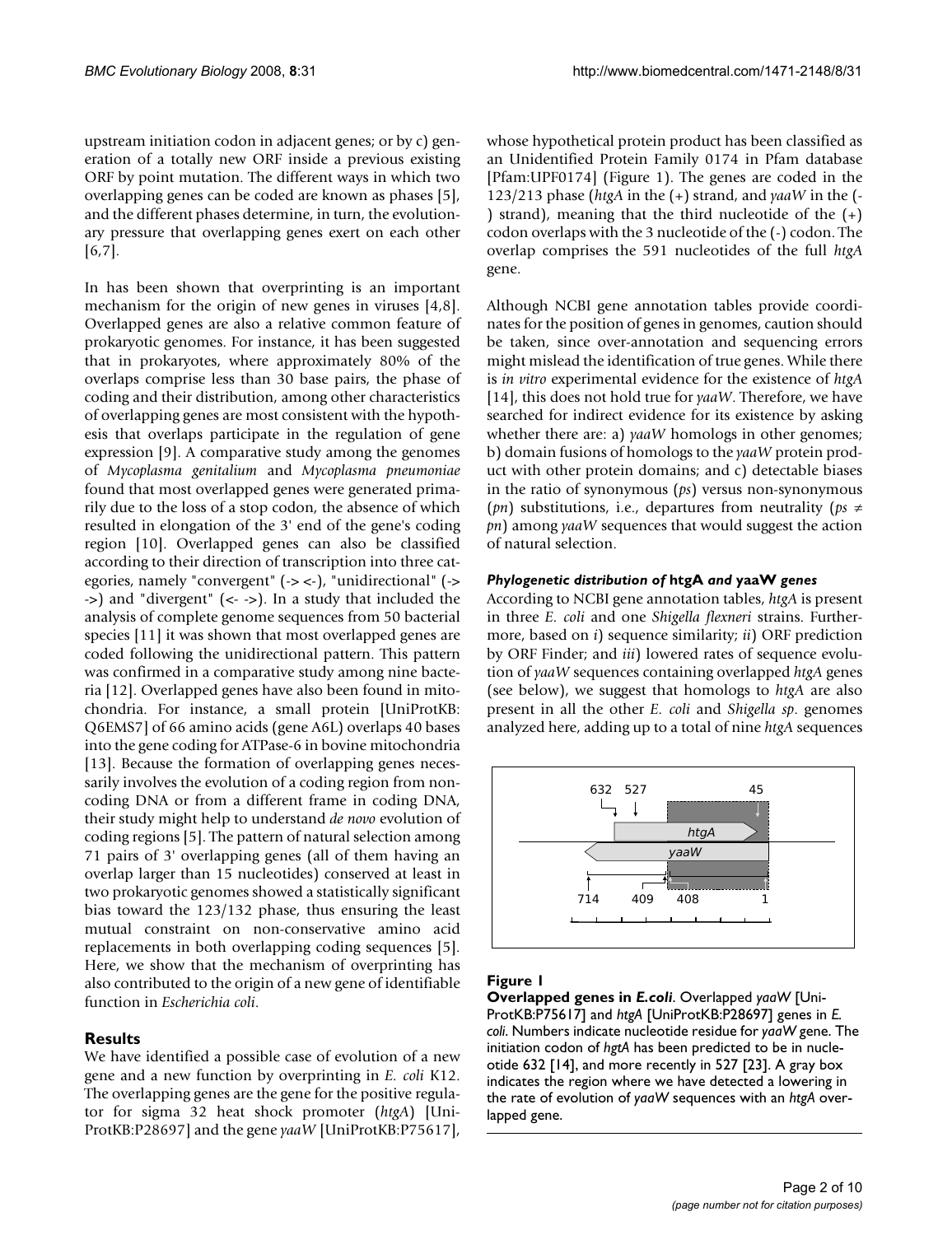(Figure 2). On the other hand, *yaaW* has a wider phylogenetic distribution. This gene is present in  $16 \gamma$ -proteobacteria and three  $\varepsilon$ -proteobacteria. *yaaW* can be identified as a highly divergent sequence in *Nostoc sp* PCC7120 a filamentous cyanobacteria and in a fusobacteria. In contrast with *htgA*, which is present as a single copy, some of the genomes analyzed here have paralogous copies of *yaaW* homologs. There are two genomes endowed with more than one copy of *yaaW*; *Helicobacter pylori* J99 has two copies, while *H. pylori* 26695 has three copies. In total, we detected 24 homologs of *yaaW*. Since there are three pairs of identical sequences at the nucleotide level (each pair is coded on different strains from the same specie), there are only 21 UniProtKB codes (Figure 2). Multiple sequence alignment of *yaaW* protein coding genes is shown in Additional file 1. The wider phylogenetic distribution of *yaaW* suggests that *htgA* originated by overprinting in an ancestral copy of extant *yaaW* sequences (Complete names of proteins are given in Additional file 2).

We detected no homologs among viruses to the protein product of htgA in the non-redundant database. Besides a small similarity of the DnaC protein [Uni-ProtKB:Q9AZV4] from Lactococcus phage bIL286 (41



# **Figure 2**

**Phylogenetic distribution of** *yaaW* **and** *htgA* **overlapped genes**. Phylogenetic distribution, open reading frames of overlapped genes, and protein domain organization of coded protein sequences according to Pfam database. ORF structure: Open reading frame of *yaaW* sequences is shown using left oriented dark-gray arrows; genome-annotated *htgA* sequences using right oriented black arrows; predicted *htgA* genes in this study right oriented pale-gray arrows; non-coding open reading frames right-oriented hatched arrows. Pfam domains: Pale-gray boxes indicated [Pfam:UPF0174] Pfam domain present in *yaaW* protein products; dark-gray boxes indicates GTPase domain of unknown function [Pfam:MMR\_HSR1]. In the *yaaW* gene coding for [UniProtKB:Q8FLC7] the predicted *htgA* gene is shorter due to a non-sense mutation. Complete names of proteins are given in Additional file 3.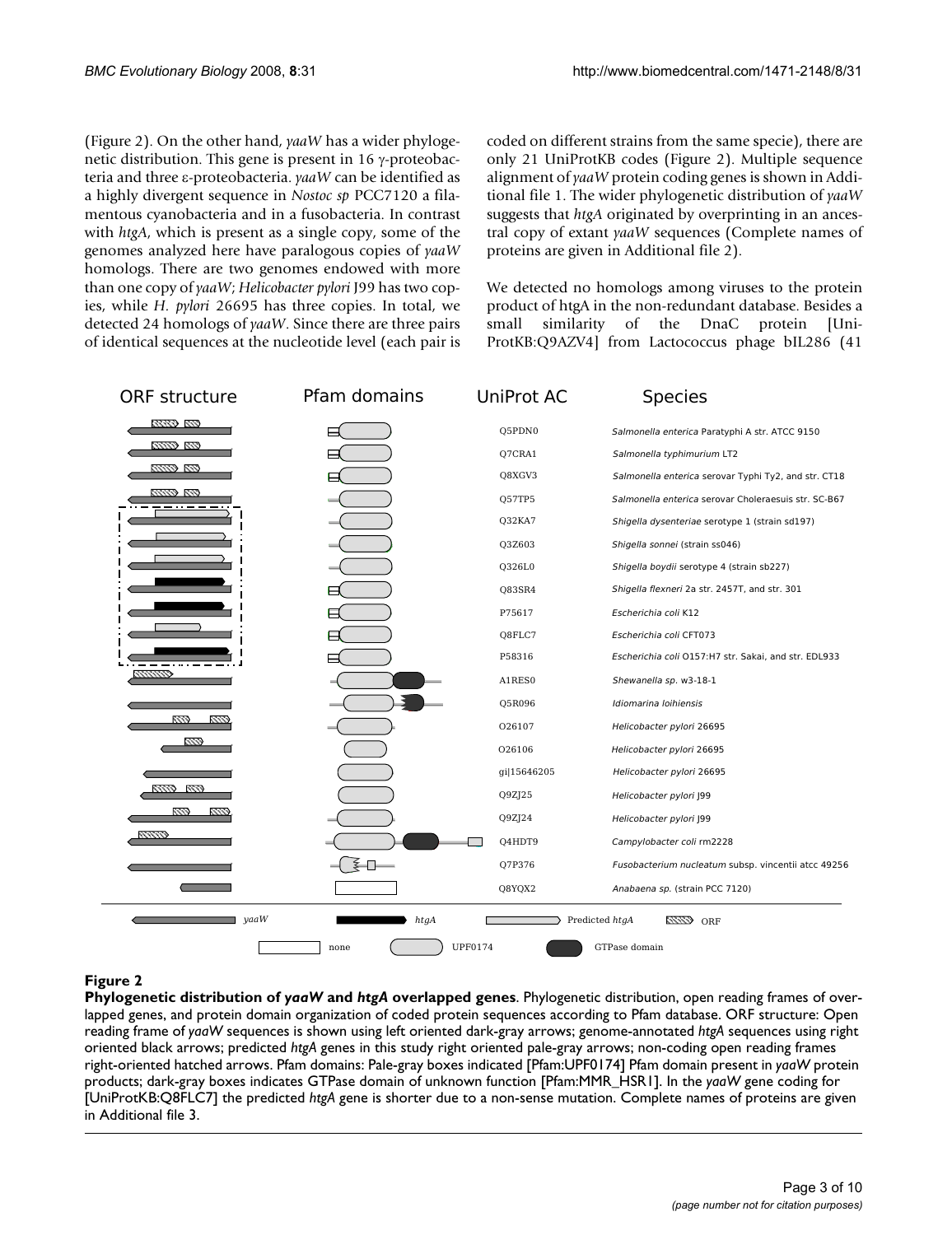amino acids identities along 152 residues, and BLAST evalue of 1.7) to the yaaW protein product. This appears to be a false positive since similarity was not confirmed by Pfam database. These negative results strongly suggest, but do not prove, that yaaW and htgA did not originate in a viral genome.

# *Protein domain identification of* **yaaW** *and* **htgA** *coded proteins*

The *yaaW* coded proteins match to [Pfam:UPF0174] profile in Pfam database, the only exception is the hypothetical protein alr3689 [UniProtKB:Q8YQX2] from *Nostoc* sp. PCC 7120 that exhibits a marginal HMMER E-value of 0.048, comprising 156 amino acids out of 185 (0.01 is considered significant in Pfam). However, a BLAST search of *E. coli yaaW* coded protein sequence [Uni-ProtKB:P75617] to our database of proteins from complete genomes matches the cyanobacterial protein alr3689 sequence with a significant e-value of 2e-05 BLAST to a 86 amino acid stretch of the protein. The protein alr3689 seems to be a highly divergent homolog of *yaaW* having the UPF0174 domain. *yaaW* has fused to a GTPase domain [Pfam:MMR\_HSR1] in *Shewanella* sp. and *Campylobacter coli*, which has a wide phylogenetic distribution but unknown function. *yaaW* is also fused to a fraction of this domain in the J-proteobacteria *Idiomarina loihiensis* (Figure 2). This GTPase domain is fused in other proteins with a domain of unknown function: [Pfam:DUF933] related to the ubiquitin and to another GTPase domain [Pfam:GTP1\_OBG] which have been shown to be important in normal cell metabolism in *Schizosaccharomyces pombe* [15]. The fusion of some *yaaW* homologs to a GTPase domain suggests that *yaaW* codes for a functional protein. On the other hand, there is no available Pfam domain for the *htgA* gene at the time being.

# *Phylogenetic analysis*

With the exception of the sequence from *Nostoc* sp. that branches among the proteobacteria, the phylogeny of *yaaW* coded proteins conforms approximately to canonical rRNA-based tree (Figure 3).



# **Figure 3**

**Phylogenetic analysis of** *yaaW* **protein coded sequences**. Minimum Evolution tree of *yaaW* protein coding sequences (number in branches denotes 1000 bootstraps). A gray vertical bar indicates the branch where *htgA* overlapped gene hypothetically originated. A star indicates the placement of the root according to the midpoint root method. A, B and O denotes the groups of sequences used to detect the changes in rate evolution of *yaaW* sequences having and overlapped *htgA* gene. Node C is a hypothetical ancestral sequence. Darker branches indicate those sequences having the larger number of statistically significant relative rate tests when used as outgroups. Numbers following the names of proteins indicate the following: number of statistically significant comparisons/out of total number of comparisons, level of significance (number of amino acids involved in the relative rate taste). NS stands for: non-significant.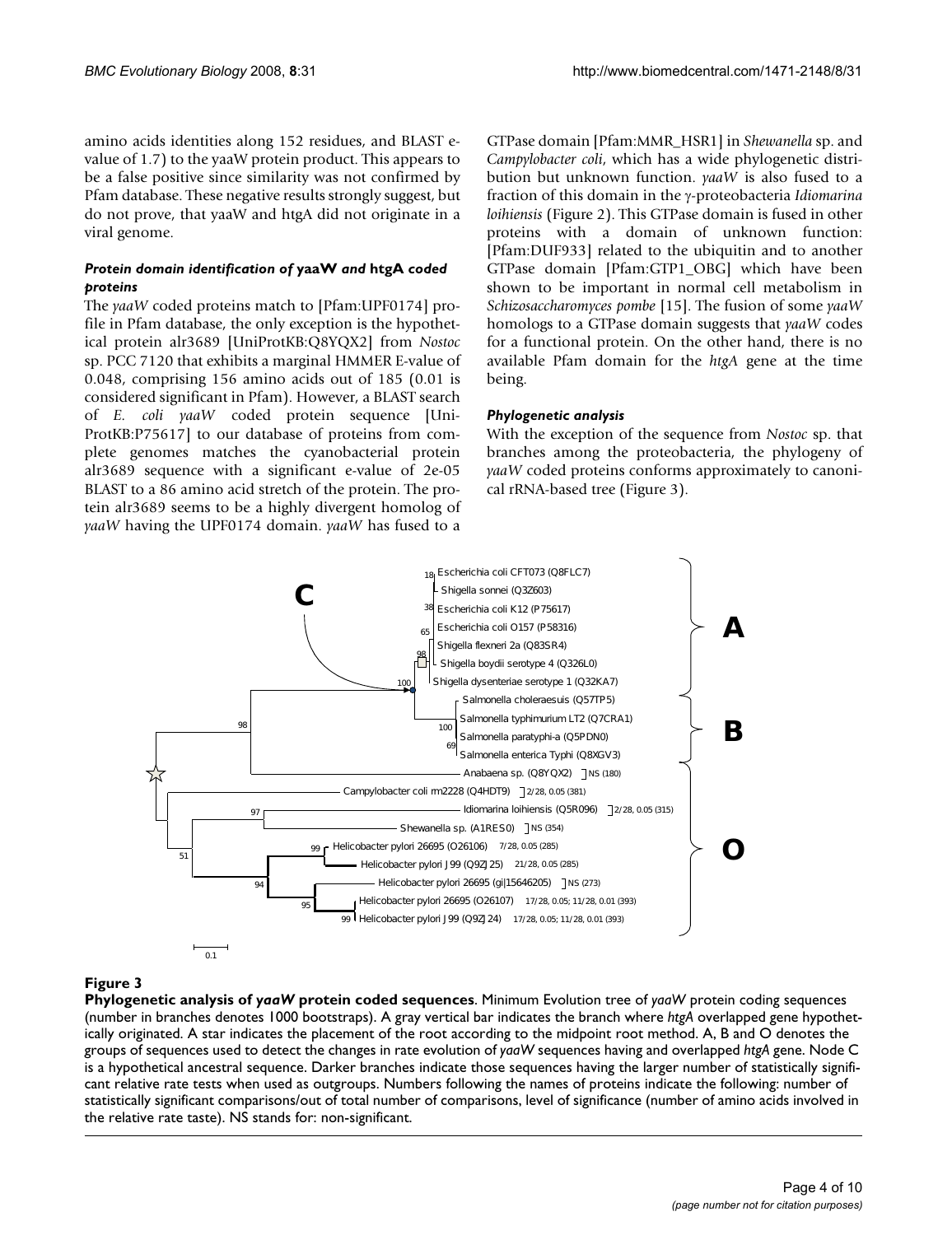#### *Synonymous versus non-synonymous substitutions*

The relationship between synonymous (*ps*) versus nonsynonymous (*pn*) substitutions among all pairs of *yaaW* sequences is shown in Figure 4a. The dashed oval indicates comparisons between group A and B sequences (as defined in Figure 3). In figure 4b, the values of *pn* and *ps* are plotted against Kimura distances for each pair of *yaaW* sequences. As shown, the excess of synonymous versus non-synonymous substitutions is suggestive of purifying selection. This excess is especially important between sequences belonging to group A and group B (Figure 4c), indicating a higher degree of restriction to non-synonymous changes imposed by *htgA* on *yaaW* sequences. Purifying selection is statistically significant for all *yaaW* sequences (Table 1).

The pattern of synonymous and non-synonymous substitutions among *htgA* sequences also suggests purifying selection (Table 1). However this pattern could be the reflection of the accumulation of purifying mutations among *yaaW* genes and the 123/213 phase of the overlap. Therefore, synonymous and non-synonymous mutations in *yaaW* will affect the similarly to *htgA*. This is an unexpected pattern for a novel sequence since it has been shown that new genes originating through overprinting in viruses show an excess of non-synonymous substitutions, indicating the action of positive natural selection [8].

#### *Lower rate of evolution of* **yaaW** *sequences with overlapped* **htgA** *genes*

DNA sequences coding for overlapped genes are expected to evolve at a lower rate than those DNA sequences coding for only one gene [6,7]. Accordingly, we have analyzed the substitution rates of closely related *yaaW* genes with and without the overlapped *htgA* using a non-parametric relative rate test [16] for all combinations of three sequences consisting of an out-group (O) sequence, and two ingroup (A and B) sequences (see methods and Figure 3).

In-group *yaaW* sequences lacking the overlap (B sequences in Figure 3) have accumulated more exclusive mutations (m2 changes in Figure 5) in the first 409 nucleotides than those in-group *yaaW* genes endowed with the overlap (A sequences in Figure 3 and m1 changes in Figure 5). This suggests that *htgA* exerts an evolutionary pressure to *yaaW* in their first 409 nucleotides. Accordingly, we have subdivided the *yaaW* alignment in two sections. The first one comprises nucleotides 1 to 408, while the second one includes nucleotides 409 to 714. We have then applied the Tajima test [16] to both sections independently. As seen in Figure 6, many of the differences are significant at  $\alpha$  = 0.05 for the first 408 nucleotides, and for some comparisons even at the  $\alpha$  = 0.01 level. This is particularly true for the genes encoding for [UniProtKB: O26107] and [UniProtKB: Q9ZJ24] protein sequences (they also align best with A and B sequences). However, not all comparisons give statistically significant results. It is likely that signal erosion in sequences having experienced more substitutions may explain in part lack of statistically significant results in some relative rate tests, since there seems to be a tendency of lower Chi-square values towards increasing genetic distance (Figure 6).

# **Discussion**

Ever since Darwin, homology in biology has been explained by common descent. With the advent of the molecular structure of nucleic acids and proteins, the concept of homology was further refined to describe more precisely the phylogenetic relationships among genes (reviewed in [17]). Accordingly, genes separated by speciation events are referred as *orthologs*, genes duplicated inside the same genome are named as *paralogs*, and horizontally transferred genes are known as *xenologs*. Further on, in symbiogenesis lineages of homologous genes previously separated by lineage divergence, became associated in a single cellular system. The term *synology* has been proposed to describe the phylogenetic relationship among such genes [18]. However, no terminology has been employed to describe the phylogenetic relationship

**Table 1: Natural selection analysis. The mean of** *p* **values for all the comparisons among all** *yaaW* **and** *htgA* **homologs plus standard deviations, SD. \*** *p* **< 0.05; \*\*** *p* **< 0.01. Neutrality: a statistically significant** *p* **value indicates non-neutral evolution; Purifying selection: a statistically significant** *p* **value indicates purifying selection**

|                      | Neutrality                               | Purifying selection             |  |
|----------------------|------------------------------------------|---------------------------------|--|
| yaaW (all sequences) | $0.042 \pm 0.1215$ *                     | $0.024 \pm 0.0869$ *            |  |
| A versus B           | $2.079E-09 \pm 1.6218E-09$ <sup>**</sup> | $1.168E-09 \pm 6.5436E-10$ **   |  |
| A versus O           | $0.009 \pm 0.0266$ **                    | $0.005 \pm 0.0139$ **           |  |
| B versus O           | $0.031 \pm 0.0696$ *                     | $0.015 \pm 0.0337$ *            |  |
| htgA (all sequences) | $0.116 \pm 0.2171$                       | $0.068 \pm 0.1456$              |  |
| A versus B           | 6.69E-06 ± 8.3638E-06 $**$               | $2.378E-06 \pm 3.0695E-06^{**}$ |  |
| A versus O           | $0.118 \pm 0.2358$                       | $0.057 \pm 0.1187$              |  |
| B versus O           | $0.097 \pm 0.2122$                       | $0.050 \pm 0.1050$              |  |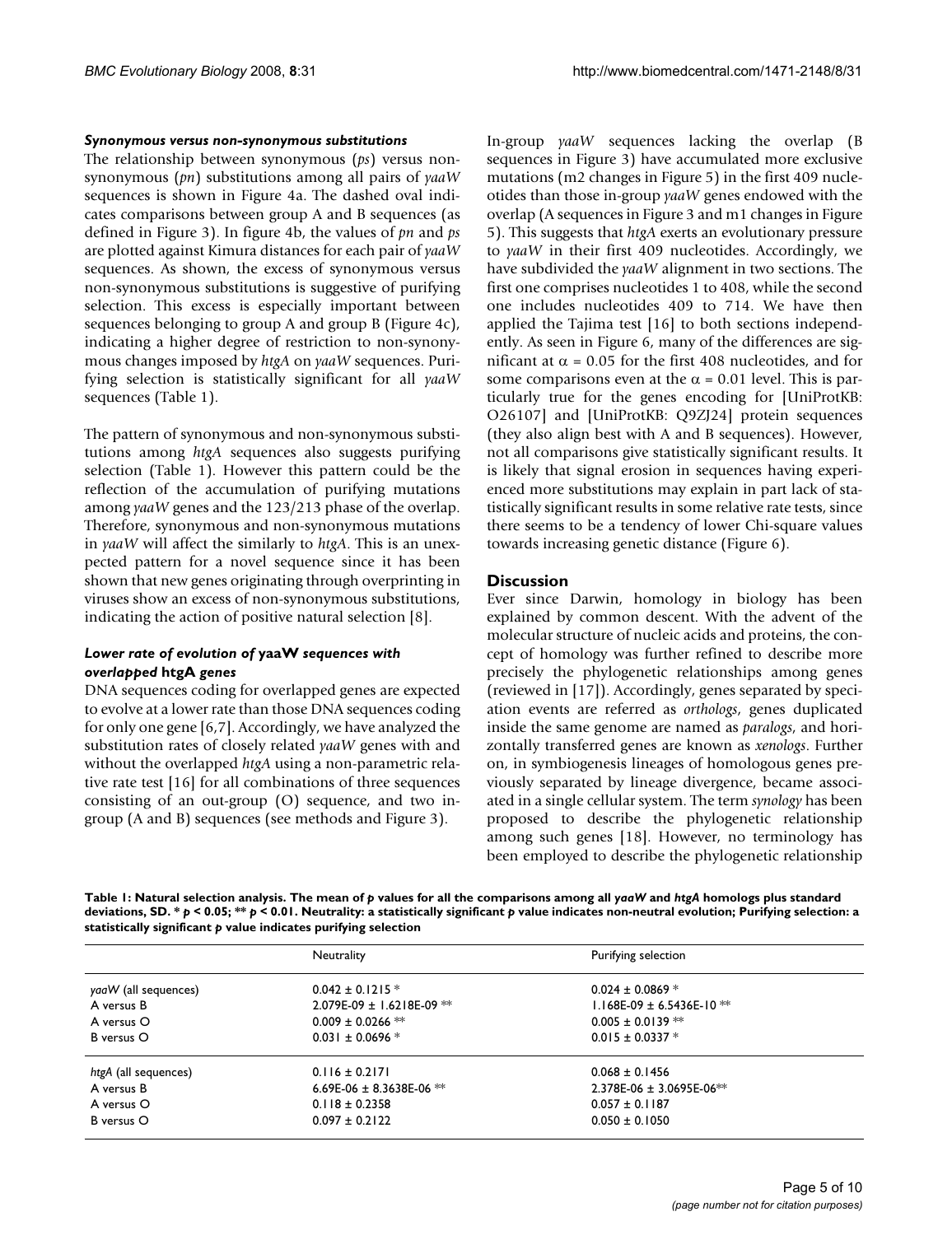

#### **Figure 4**

**Synonymous versus non-synonymous substitutions**. a) Proportion of synonymous (*pn*) versus non-synonymous (*ps*) substitutions for *yaaW* sequences. The dotted oval indicate comparisons between group A and B sequences (y = 0.649x -0.045; r2 = 0.578); b) Distribution of *ps* (black dots) and *pn* (white dots) against Kimura distance for *yaaW* genes. Arrows indicate comparisons between group A and B sequences; c) Number of *pn* versus *ps* values of *yaaW* sequences between groups (A, B and O), bars indicate standard deviation.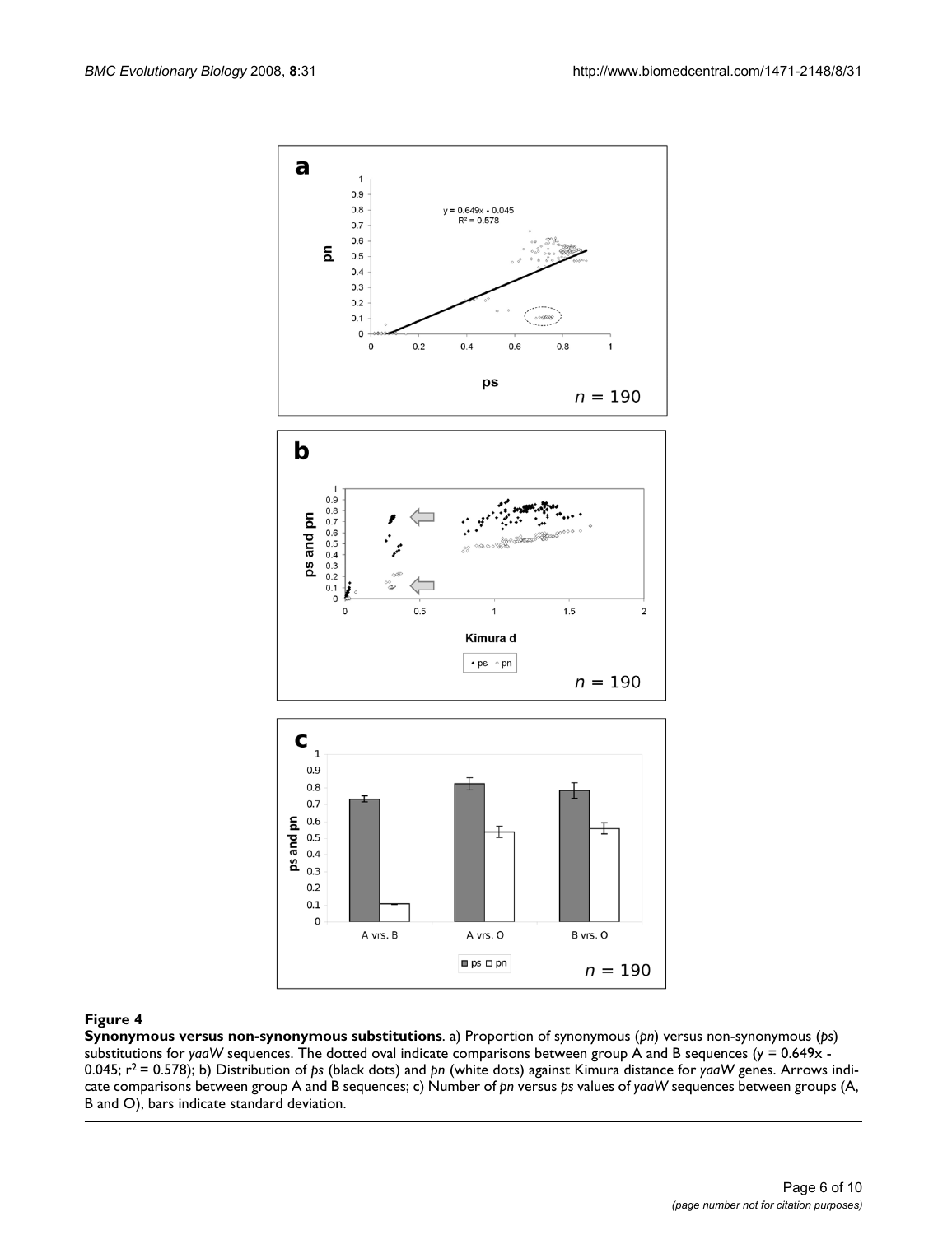

# **Figure 5**

**Differences in rate substitution among** *yaaW* **sequences**. Number of mutations exclusive of group A sequences (m1 mutations) versus number of exclusive mutations of group B sequences (m2 mutations) in *yaaW* genes in windows of 102 nucleotides. X values denotes the mid position of each window in *E. coli yaaW* sequence. Contiguous windows overlap 51 nucleotides. Thick lines denote the mean number of exclusive mutations for m1 and m2 changes. Dashed lines indicated the number of m1 and m2 changes for sequences showing the most extreme values. Each point is accompanied by its standard deviation.



# **Figure 6**

**Statistic analysis**. Distribution of Chi-square values of relative rate tests against distance of out-group sequence (O) to node C. Black dots correspond to the first 408 nucleotides of *yaaW* and crosses correspond to the rest of the gene. The 0.005 and 0.001 significance levels are indicated with dotted lines.

between homologous overlapping genes. We suggest the term *janology* (from the two-faced Roman deity *Jano*) for the homology relationship among the sequences sharing the same DNA.

Other cases of novel genes have been described (i.e., *Jingwey*, [19]; *Sphinx*, [20];*Morpheus* [21]) and the origin of novel sequences through overprinting in viruses is well documented [4,8]. However, to the best of our knowledge, this is the first time that a novel gene originated through overprinting has been carefully described in a cell.

Caution should be taken since the existence of the *htgA* gene remains controversial. Although the gene has been cloned and its product originally characterized as a positive regulator of sigma 32 heat shock promoter [14], a recent study shows that this gene is not induced by sigma 32 as previously suggested [22]. Moreover, the initiation codon of *htgA* have recently being changed [23] and one of the predicted copies of *htgA* (Figure 2) has a smaller size due to a non-sense mutation. Given that there has not been more experimental work carried on *htgA*, we rely on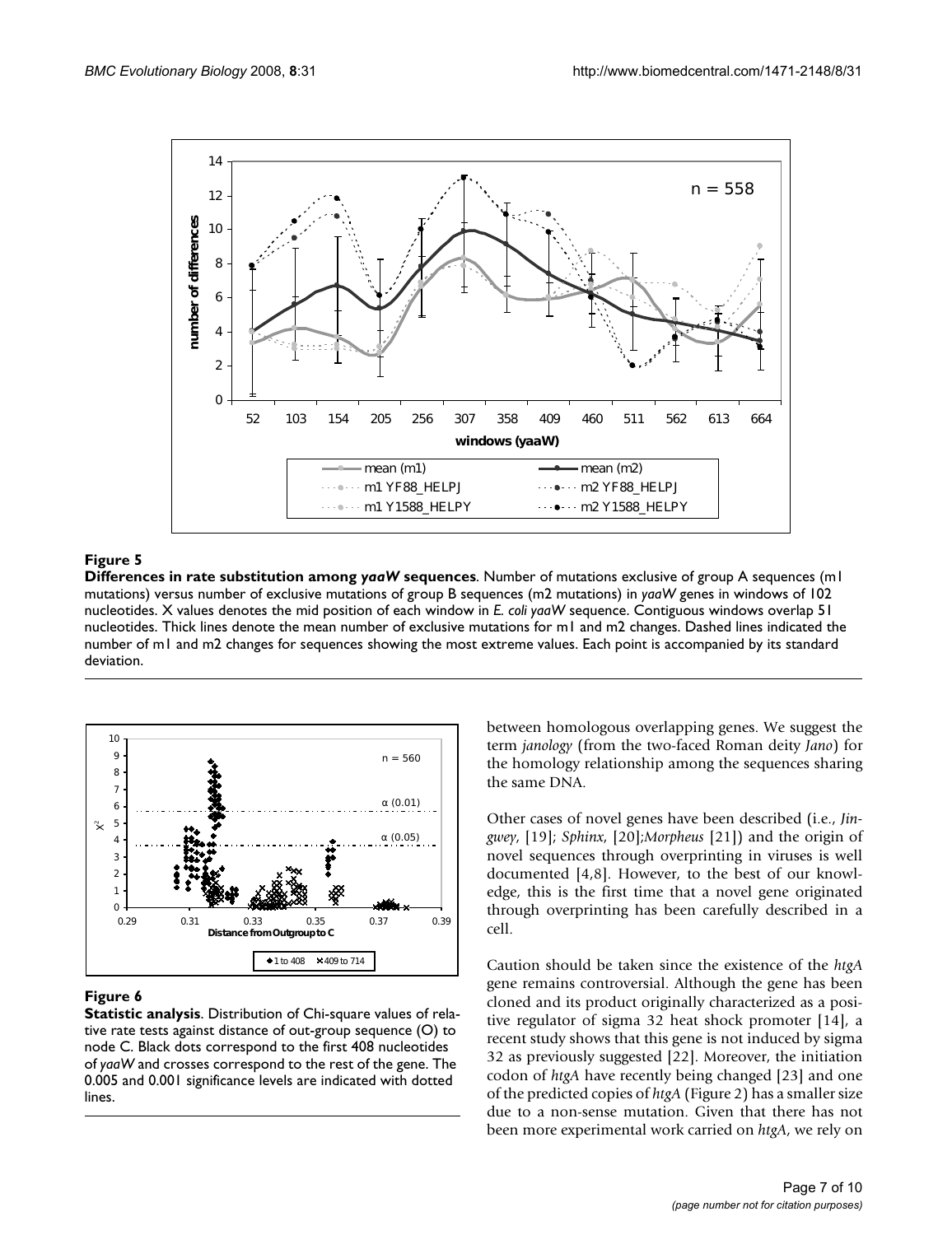indirect evidence of its existence based on the statistically significant lowering rate of evolution of those sequences putatively coding for *htgA*. It is worth mentioning that available evidence for the role of *htgA* included cloning of the *htgA* gene, RNA isolation and Northern (RNA) blots, protein labeling, and promoter mapping experiments [14]. One possibility for the lack of sigma 32 induction is that, as suggested by [22], *htgA* either requires additional regulators or is not recognized by sigma 32. Our study should stimulate more research on this subject in order to elucidate the true nature of *htgA*.

There is no available experimental evidence of the existence of the protein product of *yaaW*. Nevertheless, *i*) the existence of homolog sequences to *yaaW* in different genomes; *ii*) the fusion of *yaaW* sequences to other protein domains (a GTPase domain in this case); and *iii*) the higher ratio of *ps* versus *pn* substitutions, strongly suggest that *yaaW* truly codes for a functional polypeptide. Here we propose that *htgA* originated by overprinting (*de novo* origination of a new gene from a non-coding frame in DNA in a prokaryotic genome) at some moment in the clade leading to *E. coli* and *Shigella flexneri* species.

Recently, a survey of genetic diversity on the Sargasso Sea using shot-gun technology showed the existence of large number of previously undetected new genes [24]. Using a different approach, [25] have shown the existence of an open pan-genome for the species *Streptococcus agalactiae*. This indicates that the genome of *S. agalactiae* is constantly exchanging genes with other organisms in its environment and that novel sequenced genomes from this species will exhibit an approximate of 30 new genes not previously found in the other strains. In a recent re-annotation of *E. coli* genome [23], it was shown that despite much effort in understanding the functions of each gene, there still a number of uncharacterized genes unique to the genome of *E. coli* (the gene products of unknown function are divided into those containing a conserved domain (N = 145, 3.3%), those with (N = 233, 5.3%) or without ( $N = 238, 5.3\%$ ) a detectable homolog in the sequence databases). All these approaches suggest the existence of a large number of as yet uncharacterized new genes in the biosphere. This opens the possibility that some of such novel genes arose through point mutation from coding (overprinting) as well as non-coding sequences. It also suggests that the origin of the *novo* sequences is an ongoing process in prokaryotic evolution.

The number of gene and protein families in the biosphere continues to be an open area of research. For instance, the 1.69 release of SCOP database has 1536 superfamilies [26], and this is certainly an underestimate. The origin of each one of these families continues to be a matter of debate and several mechanisms may be involved. Overprinting is a clear example of how new protein families can originate independently from non-coding sequences. If the new gene (or the new region of the gene resulting from the loss of a stop codon) is in a different strand or in a different coding frame than the other overlapping gene, a new coding sequence is being generated *de novo*. If this new coding region is transcribed and translated and the product is able to fold properly, natural selection could recruit this protein for some function, and if successful, it can be fixed in the population, and may in the long term represent the origin of a new protein/domain family.

# **Conclusion**

We have described the origin of a novel gene of known function through overprinting in a prokaryote. Due to the wider phylogenetic distribution of *yaaW*, parsimony favors the origin of *htgA* by overprinting inside an already existing *yaaW* gene. The evidence of *htgA* being a functional gene is experimental [14], while the evidence for *yaaW* comes from: *i*) the existence of homolog sequences to *yaaW* in different genomes; *ii*) the fusion of *yaaW* sequences to other protein domains (a GTPase domain in this case); and *iii*) and the higher ratio of *ps* versus *pn* substitutions among *yaaW* sequences. Intriguingly there is no evidence of the action of positive natural selection among *htgA* homologs. This can be explained by a high degree of restriction imposed by *yaaW* due to the 123/213 phase of the overlap. The lower rate of evolution of *yaaW* sequences having an overlapped *htgA* gene is explained by the higher constraints of a DNA sequence coding for two genes. If our interpretation of the above evidence is correct, it is likely that the origin of *de novo* sequences from non-coding DNA in prokaryotes is an ongoing process.

# **Methods**

We have searched for all strict pairs of completely overlapped genes in available *E.coli* complete genomes. We have found 227 pairs of such genes (Additional file 3). After the exclusion of all overlapped genes annotated as: a) hypothetical; b) related to phages; c) lack of homologs to one (or both) of the overlapped genes, there are 7 pairs left. Among these seven pairs, there is experimental evidence for the existence of the hypothetically newer gene (the one with fewer homologs) only the *htgA*-*yaaW* pairs (three pairs). Among the four pairs left, the pair conformed by the molecular chaperone DnaK (GI identification number: 26245936; 500 homologs found) and the putative glutamate dehydrogenase (GI identification number: 26245935; 6 homologs found) looks like a promising alternative. However we have filed to detect a difference in the rate of evolution with the method used here. We have left all the previous information available through the Additional file 3 for further studies. Therefore, we have selected the *htgA*-*yaaW* pair based on the experimental evidence of the existence of the gene with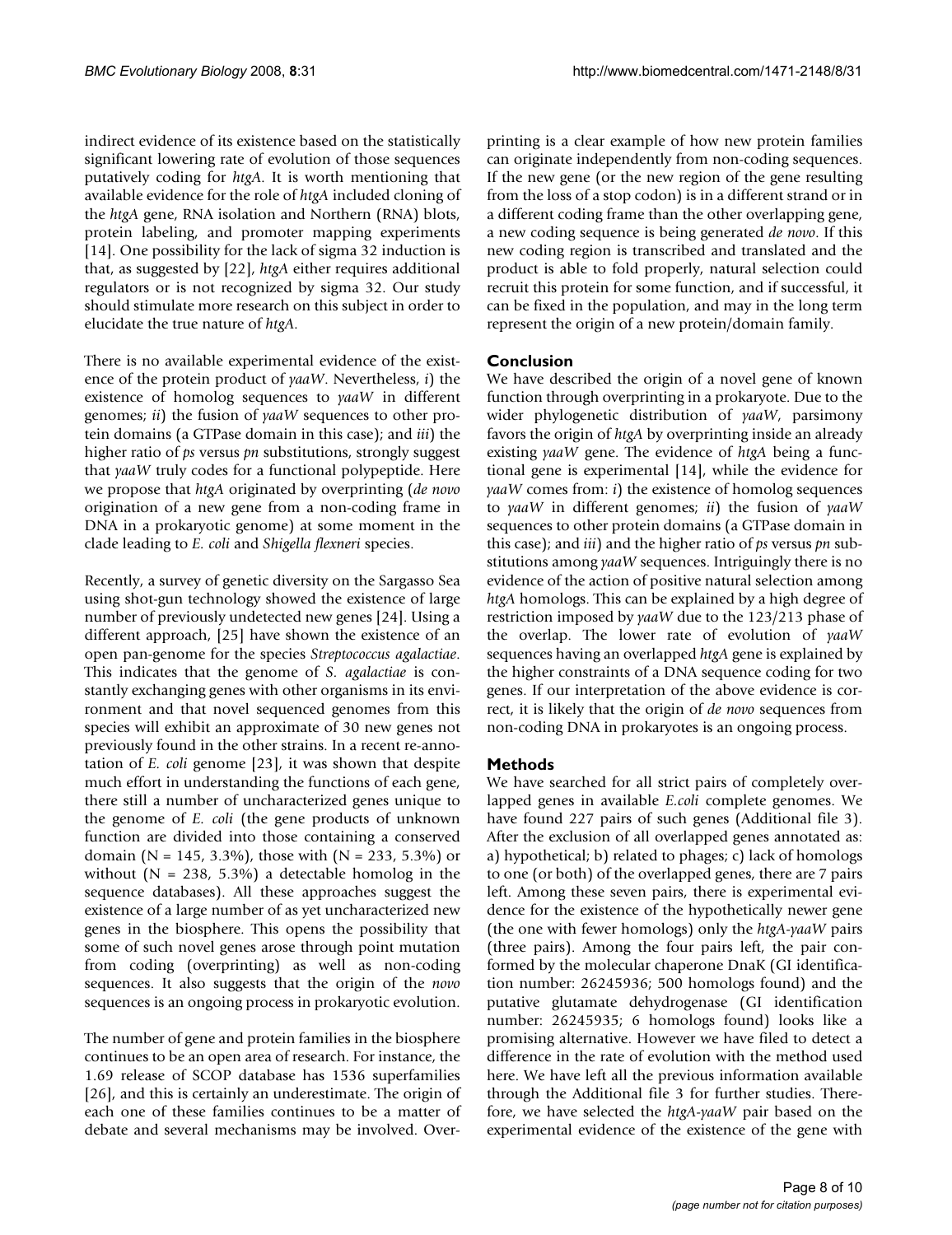fewer homologs (*htgA*) and the presence of homologs to the other gene (*yaaW*) in genomes belonging to different bacterial species.

Based on the recently re-annotated gene table of *E. coli* K12 genome [23] these genes have the following coordinates, *yaaW* [UniProtKB:P75617] and *htgA* [Uni-ProtKB:P28697] (*yaaW*: locustag K-12 ECK0011, left nucleotide 10643, right nucleotide 11356, direction of transcription (-); *htgA*: locustag K-12 ECK0012, left nucleotide 10830, right nucleotide 11315, direction of transcription  $(+)$ ).

We have searched for all homologs of the protein products of both genes in a database of 416 prokaryotic chromosomes (including main chromosomes and accessory genetic elements like plasmids) from 251 prokaryotic organisms using BLAST [27] searches (e value cut-off 0.001) as well as in the NCBI non-redundant database for virus homologs.

Protein domain identification of homologs thus identified was assigned according Pfam database [28]. Open reading frames of *htgA* genes potentially coded in *yaaW* sequences were predicted using ORF Finder at NCBI [29]. Genomic coordinates of each of the genes were searched in NCBI gene annotation tables [30].

# *Multiple alignment*

Multiple sequence alignment of homologs to *yaaW* protein products was performed using ClustalW [31] as implemented in Bioedit [32] and edited manually following the alignment of protein family [Pfam:UPF0174] deposited in Pfam. Conserved residues were identified using Jalview [33]. DNA sequences of *yaaW* genes were aligned following [Pfam:UPF0174] protein sequence alignment, in order to preserve codon positions in the multiple DNA sequence alignment.

# *Phylogenetic analysis*

A Minimum-Evolution tree of amino acid sequences homologs to *yaaW* protein product was inferred using Poisson correction, constant rate homogeneity and 100 bootstrap replications, using MEGA3.1 software [34].

# *Synonymous and non-synonymous differences*

The proportion of synonymous (*ps*) versus non-synonymous (*pn*) differences were calculated following Nei-Gojobori method [35] as implemented in MEGA3.1 software [34].

# *Selection test*

In order to understand the pattern of selection (purifying selection, neutrality or positive selection) we have applied a large sample *Z* test as implemented in MEGA3.1 software [34] to all pairs of *yaaW* genes, as well as to all pairs of *htgA* homologs.

#### *Relative rate test*

A non-parametric relative rate test following Tajima [16] was applied to all combinations of three sequences consisting of an out-group (O) sequence, and two in-group (A and B) sequences (see Figure 3 to identify sequences belonging to each group) using a Perl script RRT.pl available upon request. The analysis was performed using DNA sequences. The method counts the number of substitutions exclusive of A sequences (m1 substitutions) against the number of substitutions exclusive of the B sequences (m2 substitutions), using an out-group sequence O as a reference to identify such changes. The statistical significance is evaluated using a Chi-square test. We have also analyzed if there are rate differences across the overlap, therefore we have subdivided the multiple alignment of *yaaW* homologs in 13 windows of 102 nucleotides each (adjacent windows overlap by 51 nucleotides).

# **Authors' contributions**

LD conceived the study, participated in its design, conducted the sequence analysis and wrote the manuscript. ADL participated in the design of the study, the analysis of the results and helped to draft the manuscript. AL participated in the analysis of the results and made substantial improvements to the manuscript. AB participated in the design and coordination of the study, and helped to draft the manuscript. All authors read and approved the final manuscript.

# **Additional material**

# **Additional File 1**

*Sequence alignment. Multiple alignment of protein coding sequences of*  yaaW *homologs.* Click here for file [http://www.biomedcentral.com/content/supplementary/1471- 2148-8-31-S1.PDF]

# **Additional File 2**

*Complete names of* **yaaW** *homologs. Complete names of all proteins belonging to [Pfam:UPF0174].* Click here for file [http://www.biomedcentral.com/content/supplementary/1471- 2148-8-31-S2.PDF]

# **Additional File 3**

*Overlapping sequences in* **E. coli** *genomes. Analysis of all strict pairs of completely overlapped sequences available in* E. coli *genomes.* Click here for file [http://www.biomedcentral.com/content/supplementary/1471- 2148-8-31-S3.DOC]